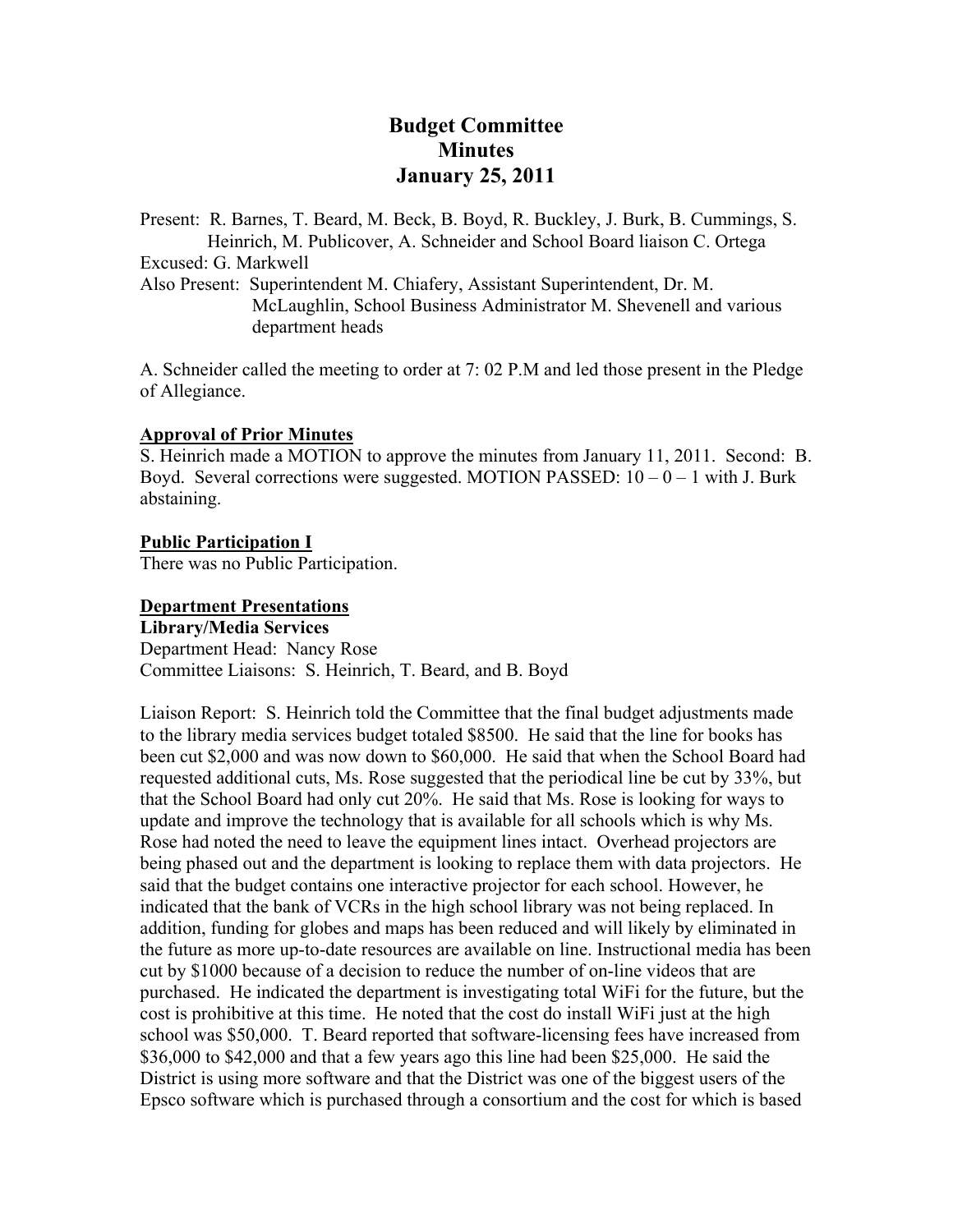on student population and usage. B. Boyd said he thought investments in technology for this department was a good idea.

Discussion included the following points:

- Equipment Warranties
	- $\circ$  The data projectors come with  $1 3$  year warranties. The warranty includes bulb replacement.
	- o The District does not purchase extended warranties or have maintenance agreements on equipment.
	- o There is an equipment repair budget line rather than a service agreement line.
	- o The equipment repair budget line covers a service for fans and cleaning.
- Software: Epsco
	- o The Epsco cost for software will be an on-going budget item.
	- o The library does keep statistics on usage.
	- o The licensing company would not allow a joint school/town-licensing venture.
- WiFi
	- o Having WiFi and laptops change the "landscape" of computer usage within the District.
	- o The School Board would have to develop a WiFi policy.
	- o The District technology has to be resubmitted by June 2011.
	- o The cost of \$50,000 to install WiFi at the high school is just the start up infrastructure cost. There would be an annual maintenance cost as well.

# **Special Services**

Department Heat: David St. Jean Committee Liaisons: J. Burk, G. Markwell and M. Beck

Mr. St. Jean reported that the Special Services budget is highly regulated and based on Individual Education Plans (IEPs) for specific students. He said that it is difficult to predict a budget 18 months from implementation. He said all services budgeted for are regulated by Federal law and state regulations. He noted that the number of students requiring Special Services has remained fairly steady over the last few years. There are currently 709 students needing services. He said the state average percentage for numbers of students per District needing services is 15.4% and Merrimack has 16% of its students needing services. He indicated the proposed Special Services budget was down by 2.2% due in part because Out-of-District Placements (ODPs) were decreased by 2%. He said the main areas where the budget was increased were transportation as well as the salary and benefit lines. He said the bussing costs are up by 4% and that the District is in the last year of a multi-year contract with the bus company. He said the District employs 168 para-educators to provide services to meet the IEPs needs of the students within all the schools. He mentioned that there are more students with severe medical needs; some of who require certified nursing assistants.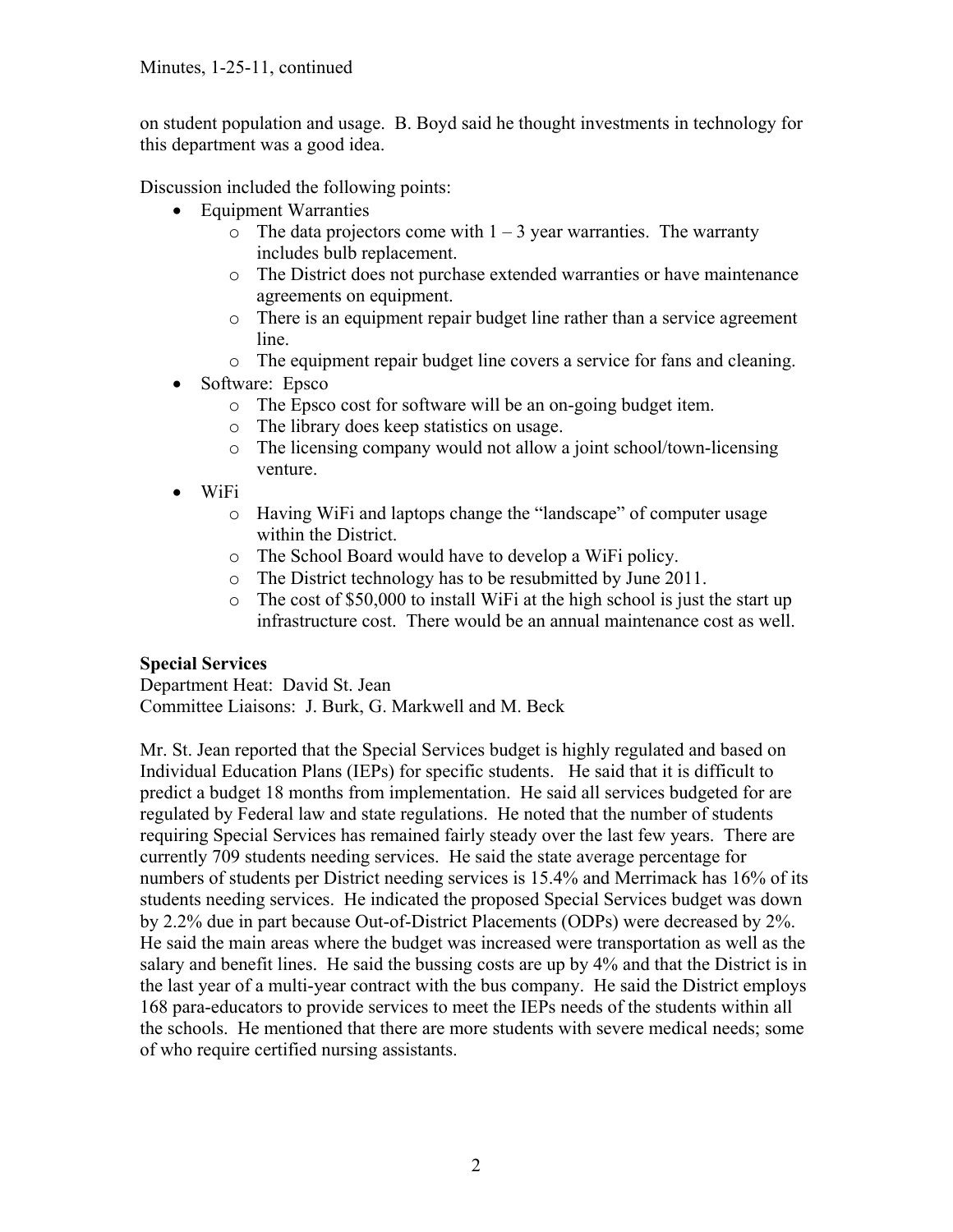#### Minutes, 1-25-11, continued

Liaison report: J. Burk said that G. Markwell had been unable to attend the liaison meting. She indicated that the Special Service budget was mostly driven by IEPs, which are basically contractual obligations. She said that the budget was fairly straightforward and the staff numbers were fairly steady. M. Beck said that any budget increases were related to the increase in numbers of known students with IEPs.

A. Schneider said that G. Markwell had provided some questions that he wanted answered for the minutes.

- 1. How many out-of- state ODPs were there this year? Mr. St. Jean said there were a total of 18 out of state ODPs, all of which are in Massachusetts for a total cost of \$1,342,920.
- 2. How many students are in a full-time residential placement? Mr. St. Jean reported that there was one student at Crotched Mountain and noted that the proposed budget includes two more such placements.
- 3. How much money is spent transporting students to out of state placements? Mr. St. Jean said that the 18 students are transported using 4 busses. The cost of those buses is approximately \$176,000. The cost is for the bus, not for the number of miles traveled. Students are transported to and from the placement each school day.

Discussion included the following points:

- Federal law requires a free appropriate education for students with disabilities.
- Services provided to disabled students must be educationally related and designed to meet an educational need.
- All services provided are fully funded by the Special Services budget the cost, even for residential placements, is not shared with the parent.
- Occasionally the court orders a student placement. In such cases, the District pays for the school costs and the court pays for the placement costs.
- If a student with disabilities moves to the District during a school year, the District must provide any services needed even though the student's services were not part of the proposed budget.
- Several years ago, School District Meeting approved the establishment of a Capital Trust Fund for extra-ordinary unanticipated Special Services expenditures.
	- o The fund grew to \$650,000.
	- o About \$136,000 has been utilized, resulting in a current balance of about \$500,000.
- If a student with disabilities moves out away, the District does not spend the funds that had been allocated for that student.
- Tuition rates for ODPs are set by the state. To receive state reimbursement, districts have to abide by these rates.
- Federal law requires services to be provided for children from age 3 to age 21.
- Mr. St. Jean noted a trend toward more students with severe and/or multiple disabilities and that many of these students are in the younger grades.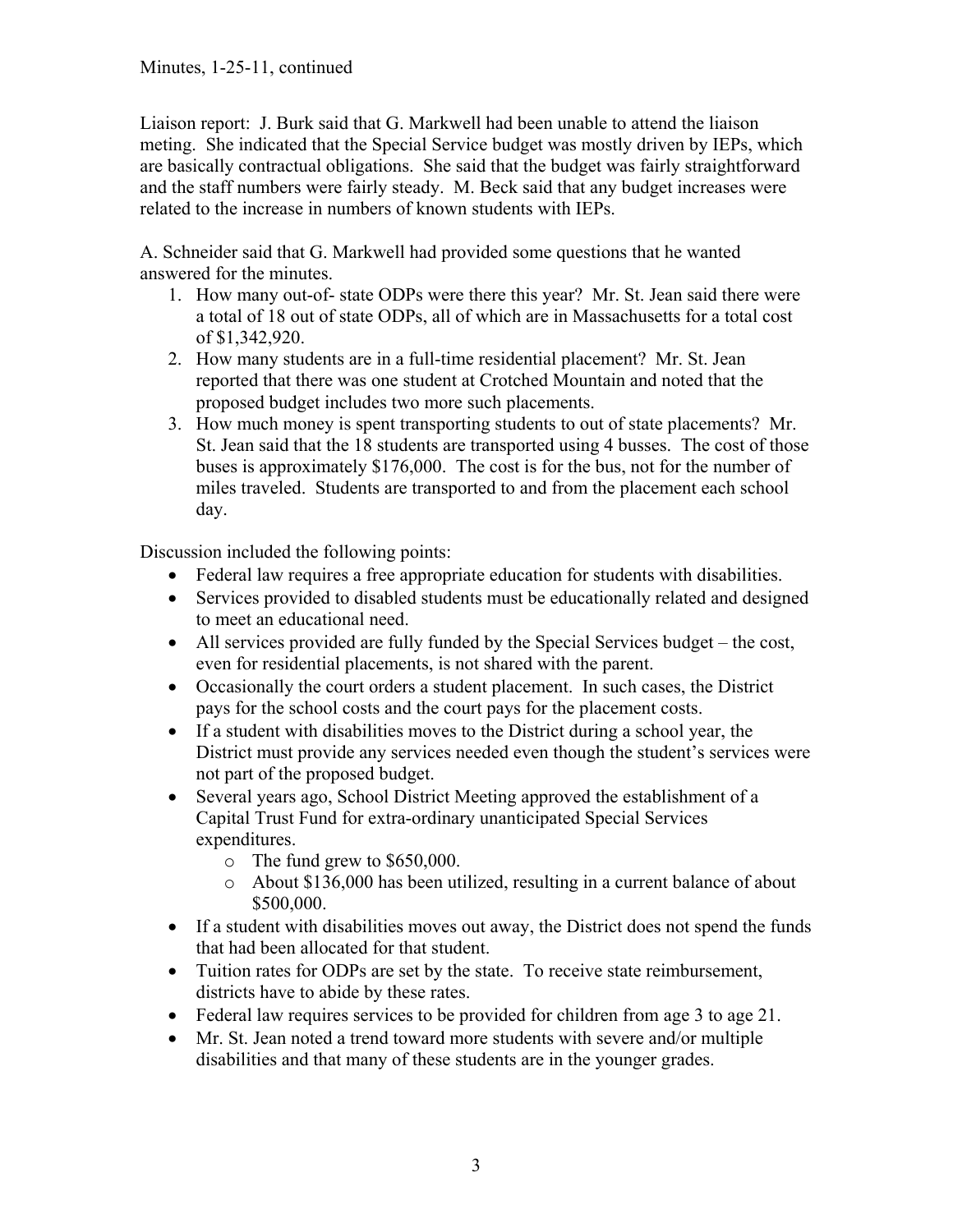• This year, the District does not expect to receive the full amount of catastrophic aid that was planned and it does expect what it does receive will be less than \$200,000.

# **Elementary Schools**

Principal and Assistant Principal: RFS – Kimberly Yarlott and Timothy O'Connell, MES – John Fabrizio and Emily Carter, TFS – Bridey Bellamare and Sharon Putney Committee Liaisons: R. Buckley, B. Cummings, M. Publicover

Liaison Report: R. Buckley said the budget numbers in the budgets proposed for the elementary schools are very consistent with prior budgets. He noted that the jump in the costs of textbooks is due to the movement of population "bubbles" from one grade to another. He said the District shares furniture between the elementary buildings and that he is in support of the proposed furniture replacement. He made note of the conference room table at TFS. He said that every year walkie-talkies are proposed for each building and he felt they were needed, noting that two of the schools have two playgrounds, one on each side of the building. He ended his comments by saying he did not see much to trim. B. Cummings added that though the budget amounts have basically stayed the same, the funds are not buying the quantity or quality they once did. M. Publicover stated that among the School Board cuts were some furniture that he really felt needed to be replaced. He said the walkie-talkie question comes up every year and that the liaisons had asked how many additional walkie-talkies it would take to completely outfit all three elementary schools. He reported that TFS would need 13, RFS would need 21 and MES would need 9 for a total of 43 at \$300 each. (\$12,900) He also said that the elementary schools are looking at purchasing reading texts so that each classroom would have its own reading library. However, this project will be implemented gradually.

Discussion included the following points:

- Field trips
	- o The location of the some field trips (for example, the Currier Museum) is the same at all three elementary schools.
	- o In the areas of Science and Social Studies, each school may be taking a field trip to a different location than the others.
	- o The social studies and science facilitators are looking for the best fit with the curriculum and are trying to make the trip the same for all three elementary schools.

The walkie-talkies at each school in the Mastricola complex are set to different frequencies to allow for separate communication at each school.

# **High School**

Principal and Assistant Principals – Ken Johnson, Cheryl Smith, Peter Bergeron, and Rich Zampieri

Committee Liaison: M. Beck, R. Barnes, R. Buckley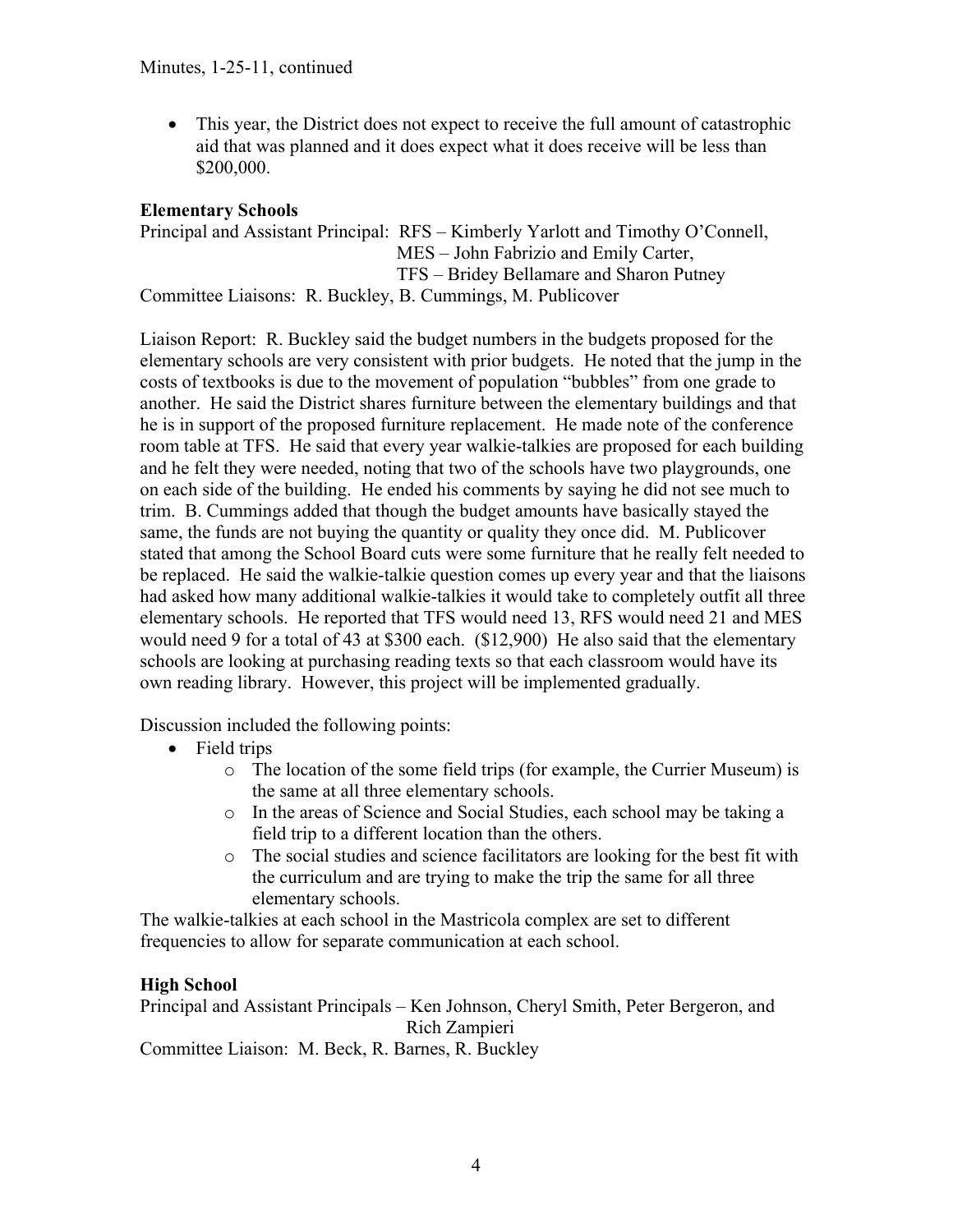Liaison Report: M. Beck said that 8 years ago, the high school had over 1680 students and next year is expected to have just under 1500 students. He said the budgets over the years have been adjusted to reflect fewer students. He noted the proposed budget contains funding to replace the Spanish II textbooks. The current textbooks almost 13 years old and replacing them was put off when the Spanish I texts were replaced a few years ago. Another large item in the proposed budget is replacement of 70 computers most of which will be placed in the labs used for several computer based courses (For example: CAD and computer graphics) as well as in the computer lab in the library. M. Beck said the computers being replaced are Windows 98, for which Microsoft no longer offers support. He indicated that there are 88 sections of such classes, 77 of which could be running during a given semester. M Beck said the budget also proposes replacing a woodworking saw and some funds in support of transportation costs for co-curricular group/activities that proceed to regional or national competitions. Finally M. Beck said there were funds in the science equipment budget line to replace the hot plates that are used in labs since the gas lines were disconnected. R. Barnes noted that replacing computers at the high school has been an on-going need since the middle school has newer computers and technology.

Discussion included the following points:

- Transportation to the vocational centers at Nashua and Alvirne.
	- o The course selection booklet seems to indicate that transportation will be provided if a student is going to Alvirne but may be provided if a student is going to Nashua.
	- o The District does provide a couple of bus runs to (and from) both centers each day at regularly scheduled times.
	- o If a student is available at the scheduled time, they can ride the bus. Otherwise, they must provide their own transportation to these programs.
	- o It was suggested that the course selection booklet should indicate that transportation to both schools "may," not "will," be provided.
- Co-curricular "post season" transportation
	- o In the past there have been funds for regular season activities.
	- o Students going to post season events often have very little time in which to raise the funds to go to post-season activities and, as a result, have not been able to participate in these activities.
	- o These funds will only be utilized as a contingency.
- Music software
	- o This software supports music department programming.
	- o Using this program to produce sheet music for the band would violate copyright/royalty laws.
- Computers
	- o Forty-eight students per semester take computer web design.
	- o There are 5 –6 sections of CAD per semester 16 students per section.
	- o There are 3 sections of computer graphics offered this semester: 20 students per section.
	- o The computers will be used with existing printer infrastructure.
	- o The computers being replaced are in labs, each lab for a specific course.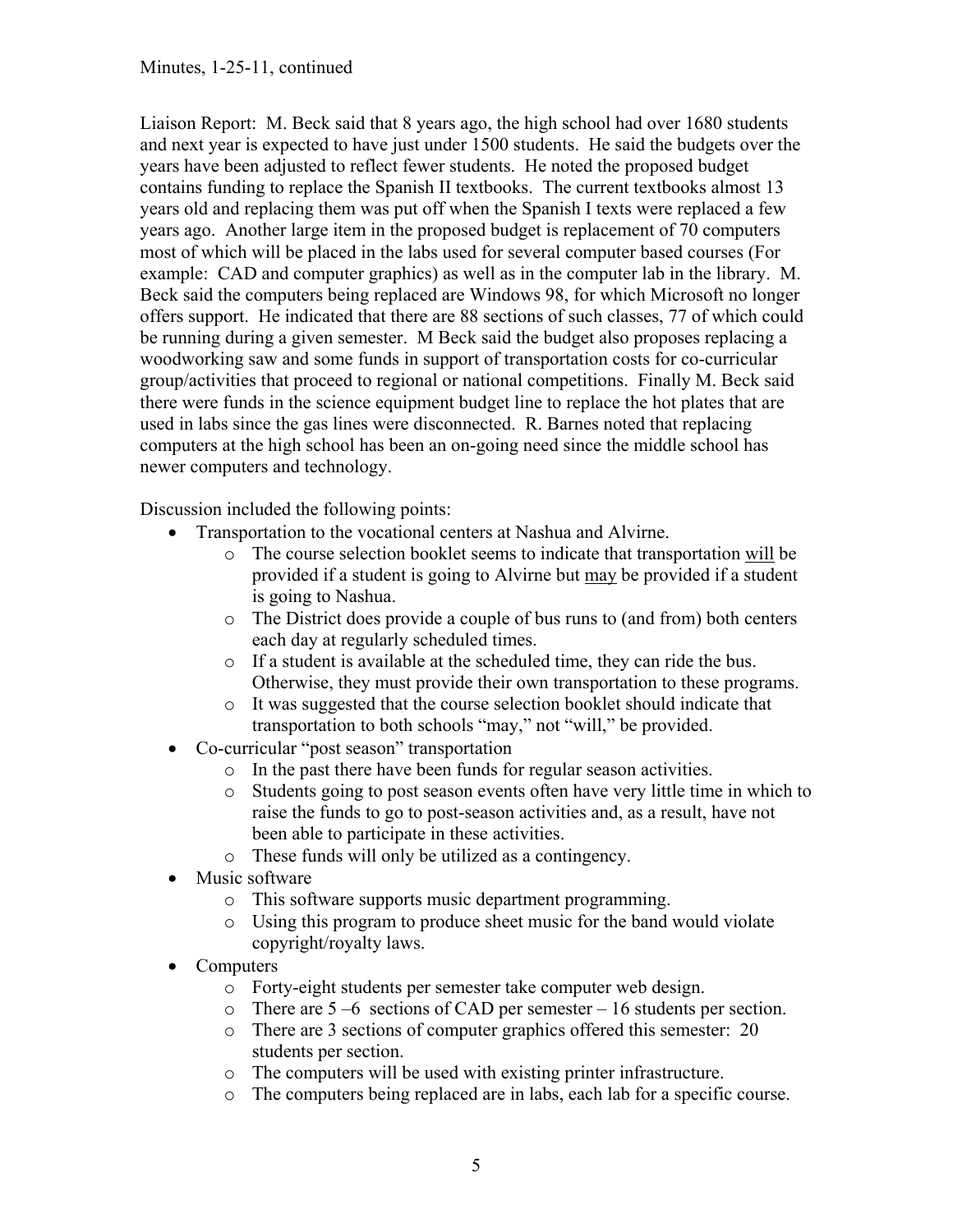o Computers in regular classrooms are used by the teacher in that room.

A question on track maintenance was deferred as this expense is in the Maintenance budget.

#### **District Wide**

Department Head: Superintendent M. Chiafery Assistant Superintendent Dr. M. McLaughlin Business Administrator M. Shevenell

Committee Liaisons: B. Cummings, J. Burk, A. Schneider. Liaison Report: B. Cummings reported that the liaison teams spent some time discussing the retirement incentive. By contract the District has an obligation to honor 10 such requests from teachers who are 55 and have been with the District for a minimum of 15 years. He noted that "Transitional Education Support" is what was formerly called

"District in Need of Improvement (DINI)". He said that a lot of the areas in this budget are expenditures in this budget are non-discretionary and driven by contracts or other obligations. He indicated that teachers acting as mentors to newly hired teachers do get a stipend. He noted that in FY 2011-2012, the District would be in the last year of a fiveyear contract with the bus company. He said that other areas within the budget that have increased include criminal background record checks and the annual audit. He said the rates for criminal background record checks have gone up and that because of Gatsby 34 and 35, audits are more detailed and, thus, more expensive. A. Schneider said that the bond for 1997 additions would be paid off in FY 2011-2012. He also said the big cost issues in the budget were retirement and health care – neither of which were discretionary.

Mr. Shevenell told the Committee that most of the District –Wide budget is made up of contractual or legal items, for example: performance pay, insurance, FICA, debt service, etc. He said the District has minimal control over these costs and these costs represent \$21 million dollars of the District-Wide budget. He presented the members with a schedule of bonded debt over next few years.

Discussion included the following points:

- The benefits and other costs associated with the two teaching positions cut at the middle school have removed from the budget.
- Since a bond will be retired during FY 2011-2012, that bond and its cost will not be included in the bonded debt line of the budget proposed for 2012-2013.
- When putting together the C.I.P this year, the School Board used the schedule of bonded debt to help it propose projects and keep the tax impact level.
- A few years ago, it was proposed that the Assistant Principal position be eliminated from Mastricola Elementary. However, a petitioned warrant article from the parents to keep the position overwhelmingly passed.
- There has been no discussion about consolidating Mastricola Elementary and Mastricola Upper Elementary. One school is a "neighborhood" school; one is a "district-wide" school. Both are organized differently as well.